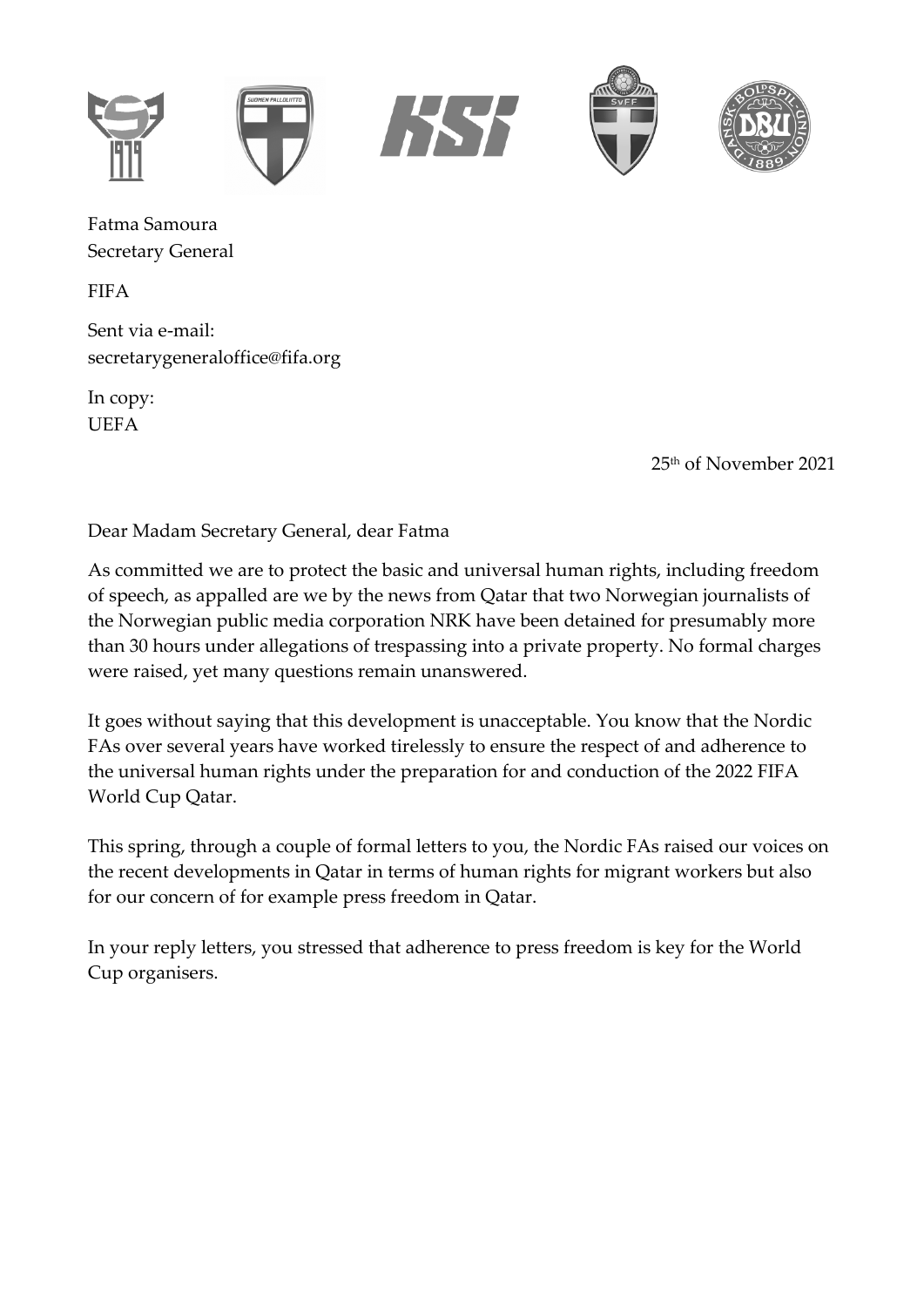

In your letter of 7 May 2021 to the Danish, Norwegian and Swedish FA, you wrote: "*More specifically, the concrete actions currently being delivered as part of the key priorities of the strategy [the 2022 FIFA World Cup Qatar Sustainability Strategy] are:*

- *(…)*
- *engagement with Qatari authorities on the revision of the press freedom legislation, including through the newly established Memorandum of Understanding with the Qatari National Human Rights Committee, and the finalisation of tournament-specific mediarelated policies and procedures;"*

Moreover, in your letter of 19 June 2021 to the six Nordic FAs, you pointed out press freedom as a focal point:

"*As highlighted by several of the unions and NGOs in the call on 10 May, Qatar is not restricting their access to the country and is seen as a positive example in the region in that respect.* 

*Should you be aware of international NGO or media representatives who have not been able to enter the country and conduct their work in relation to the FIFA World Cup 2022 freely, we would like to ask you to encourage these persons to share such information through the FIFA complaints mechanism for human rights defenders and media representatives.* 

*Any such complaint will be handled in line with FIFA's policy on the protection of human rights defenders and journalists*."

Finally, Objective S4 of the 2022 FIFA World Cup Sustainability Strategy states the following target of the World Cup: "*Respect and help protect the rights of media representatives and human rights advocates in relation to the FIFA World Cup 2022* "